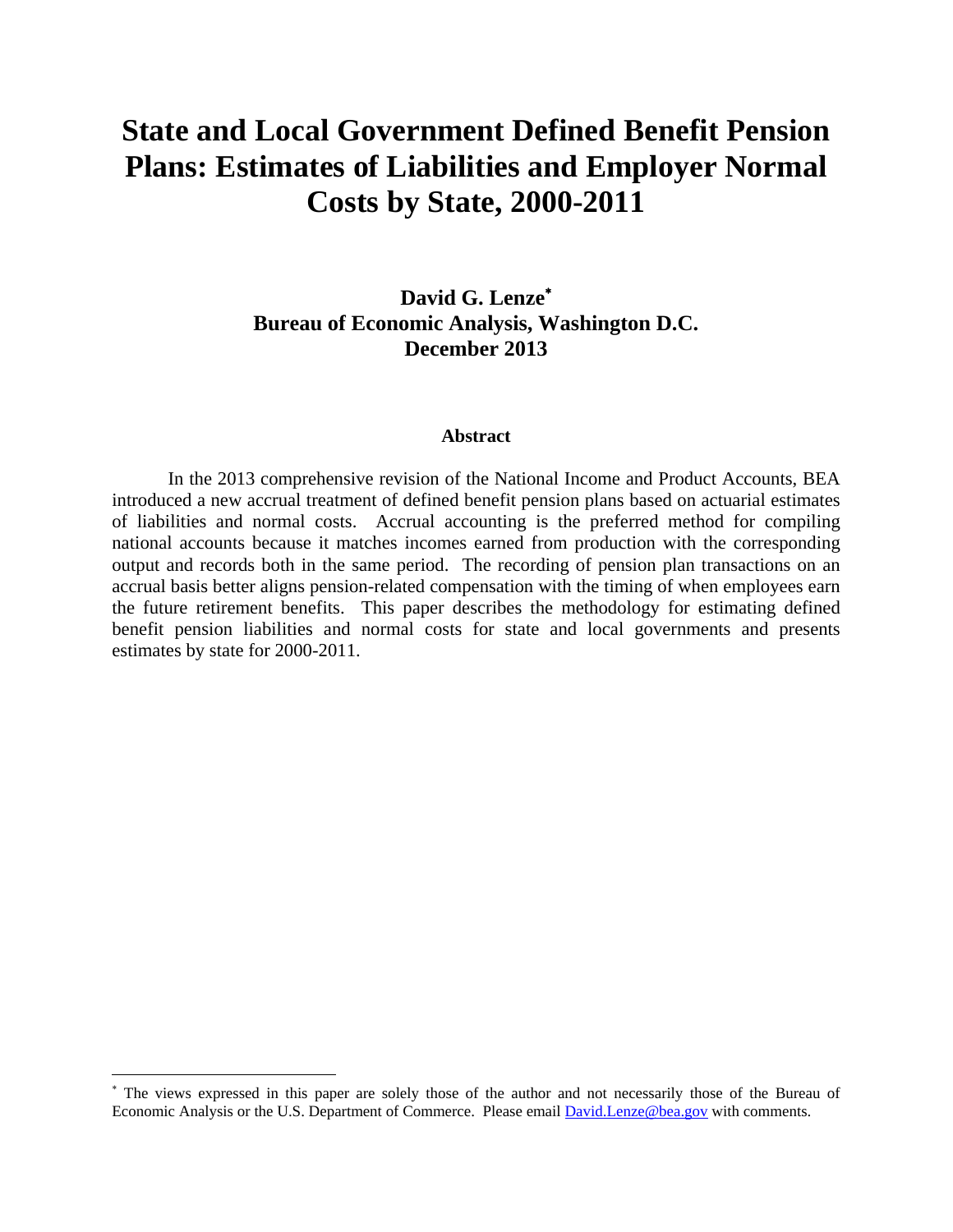## **State and Local Government Defined Benefit Pension Plans: Estimates of Liabilities and Employer Normal Costs by State 2000-2011**

## **The Estimates**

 The estimates of pension liabilities and employer normal costs presented in this paper are for the entire universe of state and local government defined benefit plans. Because of the importance of accrual accounting in the National Income and Product Accounts (NIPA), we adjusted the liability and normal cost data reported by the pension plans—typically calculated using an entry age actuarial method—to an accumulated benefit obligation (ABO) basis.<sup>1</sup> Instead of the usual 8.0% discount rate used by the pension plans in their present value calculations, the NIPA estimates are based on a 6.0% discount rate for 2000-03, 5.5% for 2004- 09 and 5.0% for 2010-11. The estimates are available in an Excel workbook on the BEA web site.

 In the aggregate, the growth rates of state and local government defined benefit pension liabilities and employer normal costs have tended to slow since 2001 (Chart 1). Liability growth slowed from 9.1% in 2001 to 4.1% in 2011. Employer normal cost growth slowed from 6.4% in 2001 to -3.2% in 2011.

 The decline in employer normal costs in 2011 reflects a combination of adjustments plans have made to improve their finances, such as reducing cost of living adjustments to retirement benefits and requiring employees to contribute a larger share of normal costs.

 Superimposed on the downward trend in the growth rates is a spike in 2004, when liabilities and normal costs jumped 15-16%, and in 2010, when they jumped 10-11%. The spikes resulted from ½ percentage point reductions in the discount rate.

<sup>&</sup>lt;sup>1</sup> Pension liabilities and normal costs calculated using the entry age actuarial method are not accrual measures in an accounting sense; they take into account *future* pay raises that employees are likely to receive.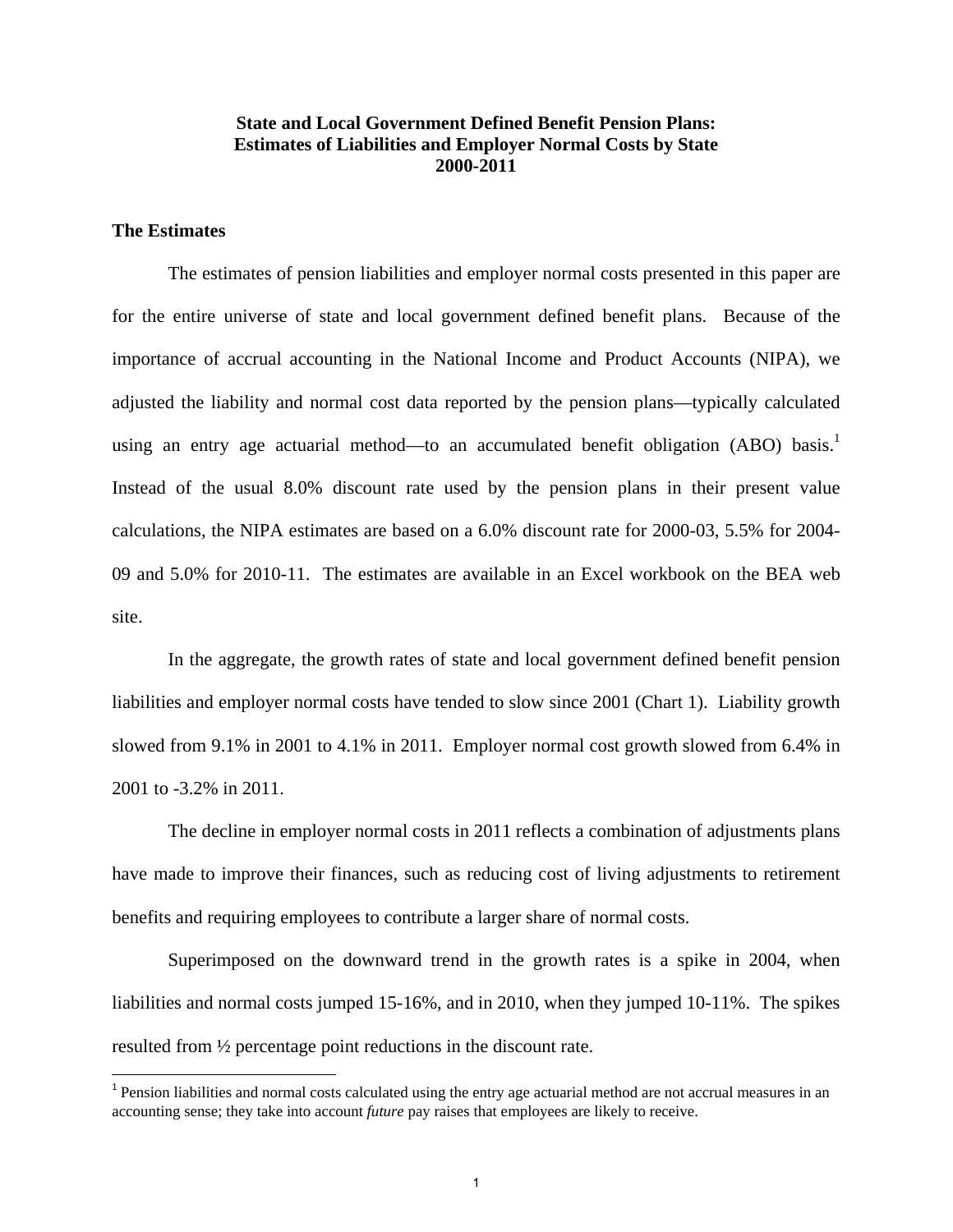In 2010, pension liabilities ranged from 15.8% of state personal income in Indiana to 61.5% in Alaska (Table 1).<sup>2</sup> Assets held by pension funds to pay benefits, ranged from 42.4% of liabilities in Connecticut to 110.4% in Wisconsin, the only fully funded state when liabilities are measured using the ABO method and a 5.0% discount rate.3

 Unfunded pension liabilities in 2010 ranged from 33.5% of state personal income in Alaska to -3.6 percent in Wisconsin.

 Employer normal costs ranged from 9.5 percent of wages and salaries in Nebraska to 38.0 percent in Nevada. The denominator in this ratio is the payroll of all state and local government employees not just those who are covered by a defined benefit plan.

 Actual employer contributions were below employer normal cost in all states except West Virginia.<sup>4</sup> Actual employer contributions were 15.5% of wages and salaries in West Virginia compared to an employer normal cost of 11.3%.

 In the aggregate, pensions were fully funded in 2000 with assets exceeding liabilities by 7.8% (Chart 2). In 2010 in contrast, pension funds had assets sufficient to cover only 64.7% of liabilities.

 Some states such as California were more or less fully funded from 2000 to 2007. Since the financial crisis of 2008 assets plummeted and so did their funded ratios. For other states, such as Illinois, a widening funding gap from 2000 to 2007 was worsened by the financial crisis. Wisconsin remained fully funded over the entire 2000-11 period.

 $2$  Pension liabilities for the District of Columbia are only 13.2% of personal income. Liabilities accrued for service prior to July 1, 1997 are the responsibility of the U.S. Treasury and are excluded from the District liability estimate. Assets (cash and investment holdings) are an average of fiscal year 2010 and 2011 data from the Census Bureau's Survey of Public Pensions.

<sup>&</sup>lt;sup>4</sup> Actual employer contributions are an average of fiscal year 2010 and 2011 data from the Census Bureau's Survey of Public Pensions.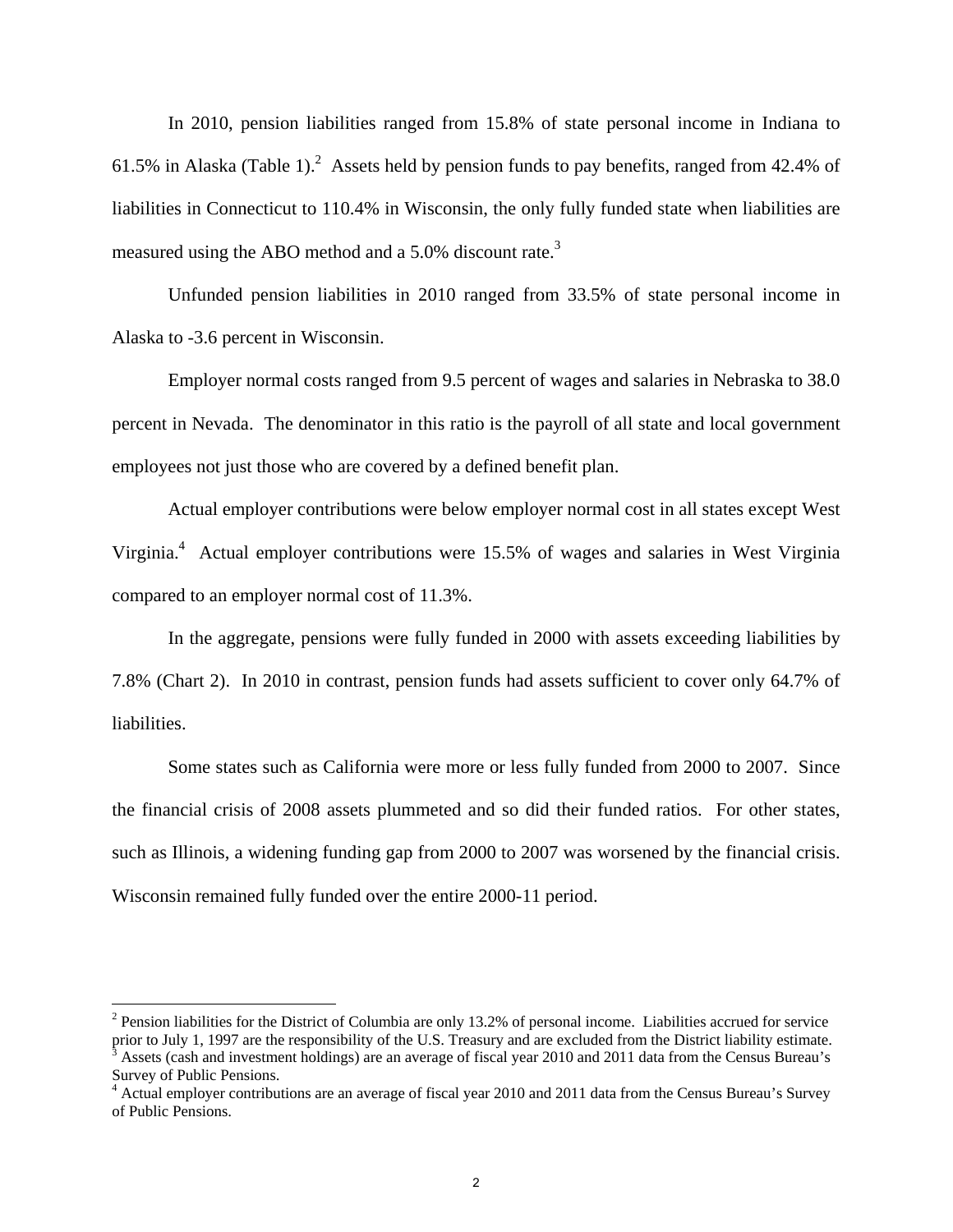#### **Summary Methodology**

 BEA's estimates of the liabilities and normal costs of state and local government DB pension plans are based on data compiled from their financial and actuarial reports. Because of the variety of methods and assumptions used by the pension plans to calculate their liabilities, BEA standardized the data on a common actuarial cost method and discount rate. This was done in a manner similar to the method described by Novy-Marx and Rauh (2011).

 In general, a DB pension liability is a promise of an employer to pay an annual benefit to a worker from his retirement until his death. The benefit is equal to some percentage of the worker's final salary times his years of service. Because the payment of the benefit is contingent on risks, such as disability and mortality, it is necessary to calculate its expected value; because it is paid in the future, it is necessary to calculate its present value.

 Knowing a few basic facts about a worker (such as his age, years of service, and salary) and about his pension plan (such as the salary multiplier and cost of living adjustments to retirement benefits) and using standard risk factors (such as the mortality rates summarized in an annuity table) it is possible to roughly calculate the expected stream of pension benefits. With the additional assumption of a discount rate, this stream can be discounted to a present value.

 In order to smooth the cost of accumulating the funds to pay the pension benefits, actuaries have developed several different methods to calculate an actuarial liability. They differ in the amount of the liability allocated to each year of a worker's career but they all yield an identical liability at the time of retirement.

 In order to standardize the set of liability estimates prepared by different pension plans using different actuarial cost methods and discount rates, BEA performed two sets of calculations. Briefly, the procedure is as follows. First, we calculated the liability for a given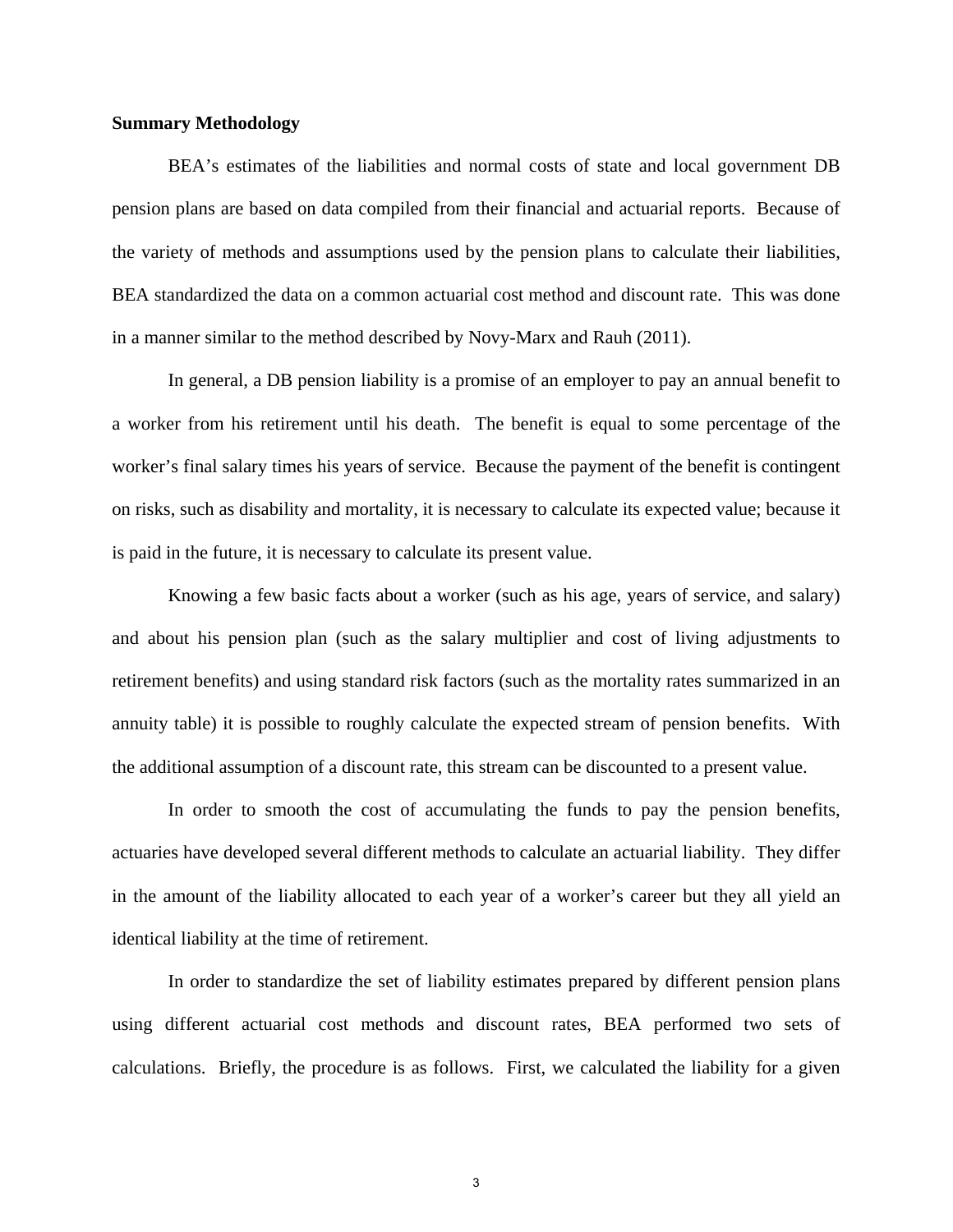plan using its preferred actuarial cost method (e.g. entry age) and discount rate (e.g. 8%). Second we calculated the liability using the Accumulated Benefit Obligation (ABO) method and a common discount rate (e.g. 5.5%). The ratio of the two estimates was used to convert the liabilities of all plans that used the entry age method and an 8% discount rate to the common ABO method and 5.5% discount rate.

 Our liability estimate, calculated using the plan's actuarial cost method and discount rate, will differ from that calculated by the plan itself for several reasons. For instance, the plans have a richer information set about the members and the provisions of the plan. The plans may also use different assumptions. However, these differences often have very similar effects on the liabilities calculated by the different actuarial cost methods and hence have a negligible effect on their ratio. For example, the liability calculated using the RP-2000 mortality table for males will be different from one using the table for females because of the longer expected lifespans of females. However the ratio of the ABO liability to entry age liability calculated using the male mortality table will be almost identical to the ratio calculated using the female mortality table.

A more detailed methodology follows.

#### **Estimation Details**

 **a. Data collected by BEA.** From 2000 to the present, actuarial data have been collected by BEA staff from the financial and actuarial reports of a sample of the largest DB pension plans administered by state and local governments. The financial and actuarial reports are generally available from the websites of the pension plans. The sample consists of 120 plans, including 22 administered by local governments and 2 administered by the District of Columbia.<sup>5</sup> These plans

 $<sup>5</sup>$  The plans are listed in Appendix B. No plans from South Dakota are in the sample. The South Dakota Retirement</sup> System uses an "entry age with frozen unfunded actuarial accrued liability" actuarial cost method and does not report a true entry age actuarial liability and employer normal cost. Therefore we estimated South Dakota's actuarial liability and employer normal cost as a proportionate share of the national totals.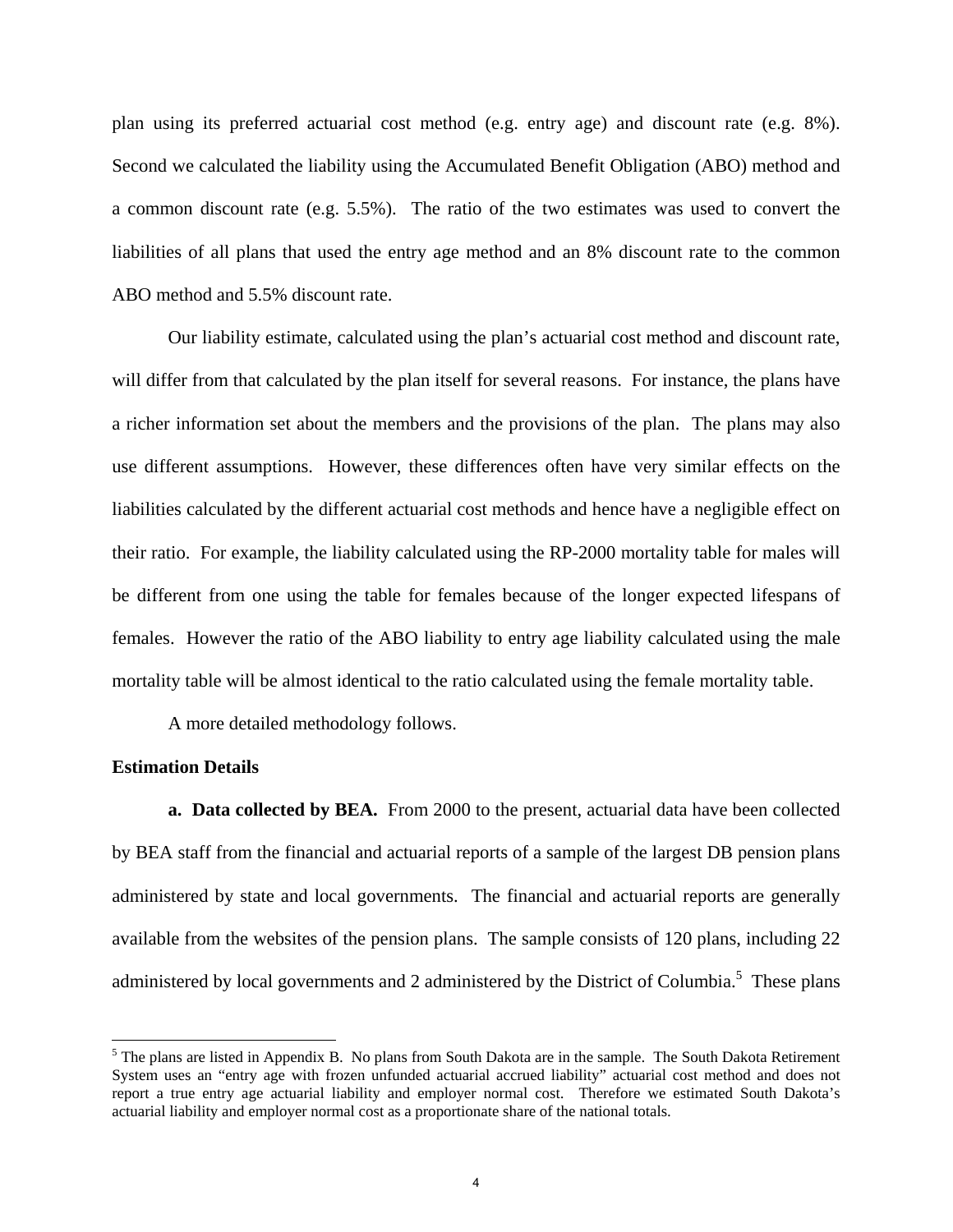account for about 90% of the assets held by the universe of state and local government plans in 2007 as estimated by the Census Bureau and about 90% of active membership. The data for the sample are scaled up to represent the universe using the ratio of the number of members in the sample to the number of members estimated by the Census Bureau for the universe.

 We collected the items listed in panels 1 and 2 of Table 2 for each pension plan in the sample. The most difficult data to compile were the normal cost data. Our approach is detailed in Appendix A.

 In addition, we collected the data in panel 3: the distribution of active members by age and years of service, average annual wages by age and years of service, the distribution of beneficiaries by age, and the average annual benefit by age. These data are not published by every pension plan. We collected these data annually from 2000 to the present for a small subsample that, when aggregated, we felt was representative of the universe.

 Lastly, it is necessary to separate the liability into (a) an active member liability and (b) a retired member liability (i.e. the liability to all beneficiaries including disabled and survivor beneficiaries).<sup>6</sup> Although the Governmental Accounting Standards Board (GASB) does not require that this information be published, it is possible to obtain the active and retired member liabilities for most pension plans. These data can often be obtained from a table called the Solvency Test, which many pension plans publish in the actuarial section of their Comprehensive Annual Financial Reports.

 **b. Normal cost and actuarial liability estimates.** The magnitudes of the normal cost and the actuarial liability can vary substantially depending on which actuarial cost method is used to calculate them and the value of the discount rate used. Before aggregating the data

<sup>&</sup>lt;sup>6</sup> There is also an inactive member liability (i.e. the liability to vested members who have separated from the employer but who are not yet receiving benefits) but this is generally small.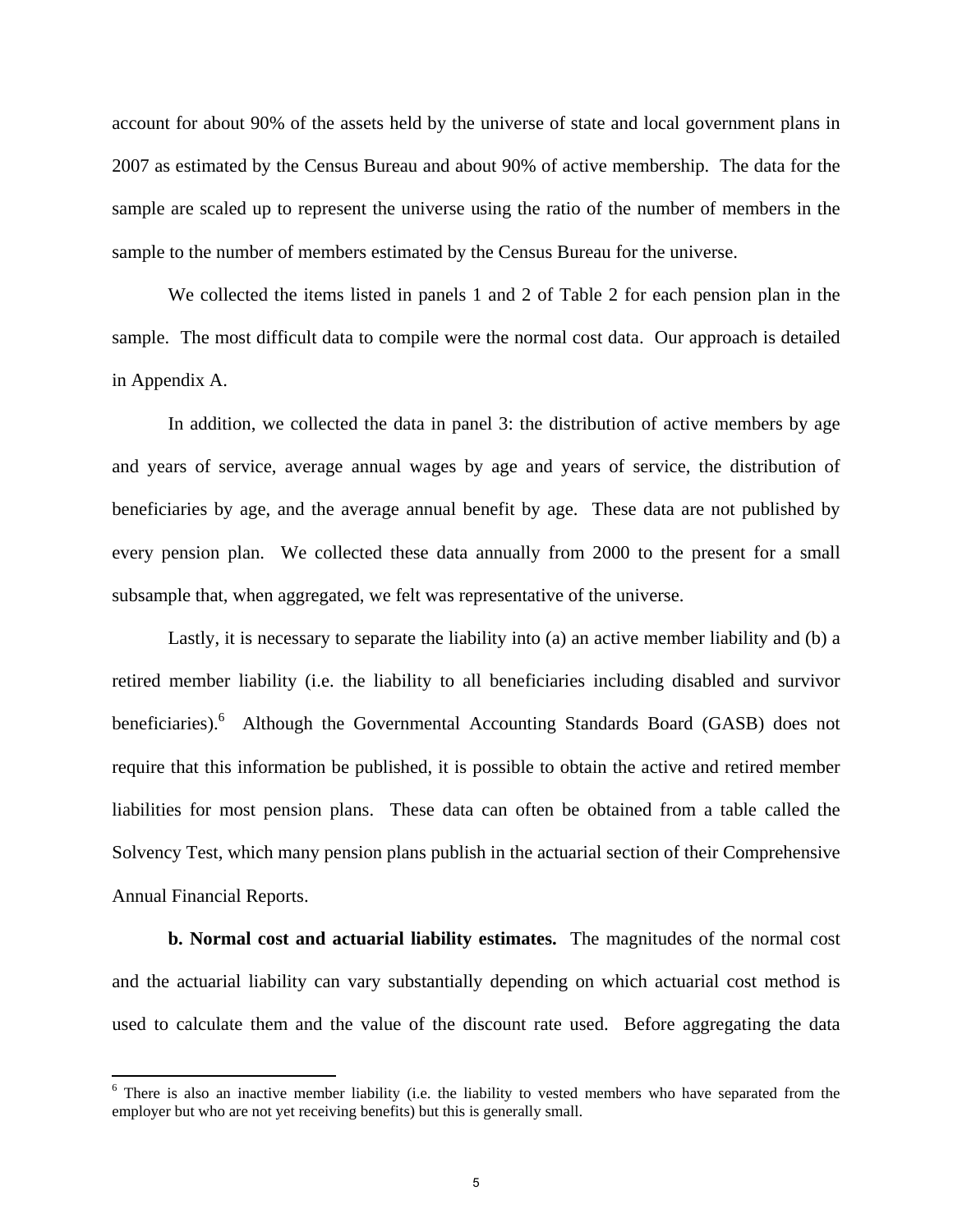collected from individual public pension plans it is therefore necessary to standardize them on a particular actuarial cost method using a common discount rate. It was decided to use the ABO actuarial cost method and a discount rate based on a smoothed  $AAA$  corporate bond yield.<sup>7,8</sup> The procedure for standardizing the normal cost and liability for *active* members is as follows:

- (1) The provisions of a typical pension plan are specified (see Table 3). These provisions are held constant over time.
- (2) A set of economic and actuarial assumptions are selected (see Table 3).<sup>9</sup>
- (3) Estimates of normal costs and liabilities for workers of various ages and years of service are calculated using the equations in Winklevoss (1993) for the ABO, entry age, and projected unit credit actuarial cost methods.<sup>10</sup>
- (4) Weighted averages of the estimates are calculated using the actual distribution of active members by age and years of service as weights. The actual distribution of active members is based on data collected annually.

 $7$  Gold and Latter (2008) advocate the use of the ABO method for state and local government plans. Since the private sector DB pension estimates in the NIPA will be based on the ABO method, using that method for the state and local government sector as well will allow direct comparisons of the pension estimates of the two sectors. 8

<sup>&</sup>lt;sup>8</sup> Using the same discount rate for the state and local government sector and the private sector makes the normal costs and the liabilities of the two sectors directly comparable. For its comparison of federal pensions to private pensions, the Congressional Budget Office also used the same discount rate for the private and public sectors (Falk 2012). The rate selected was about 1 percent higher than the rate of return on 20-year nominal treasury securities in 2009 (p.10). Moody's Investors Service (2013) also uses a high-grade long-term corporate bond index as the discount rate when it adjusts state and local government reported pension data.

<sup>&</sup>lt;sup>9</sup> Most of these assumptions are held constant over time. However, as indicated in Table B, the common discount rate used for NIPA estimates changes from 6.0% for 2000-03 to 5.5% for 2004-09 and to 5.0% for 2010 to the present. Since the real interest rate is held constant at 2.5%, expected inflation falls when the discount rate falls. Since wage growth depends on expected inflation, it also falls. Although we know the discount rates used by the individual pension plans in the actuarial calculations, we do not know their inflation rates. Therefore we assumed that they use a real rate of 4.4%. Whenever they change their discount rate, they lower the inflation component, leaving the real rate unchanged. For a retirement system using an 8% discount rate this implies an inflation rate of 3.5%. See the distribution of inflation rate assumptions in the *Public Fund Survey Summary of Findings for FY10* (p.11).

 $10$  The equations that were used are discussed on pp.118-122 of Winklevoss (1993). Eq. 8.7 was used for the ABO method (which he calls the accrued benefit method), Eq. 8.8 for constant dollar projected unit credit method, and the constant percent versions of Eqs. 8.10a and 8.10b were used for the entry age method.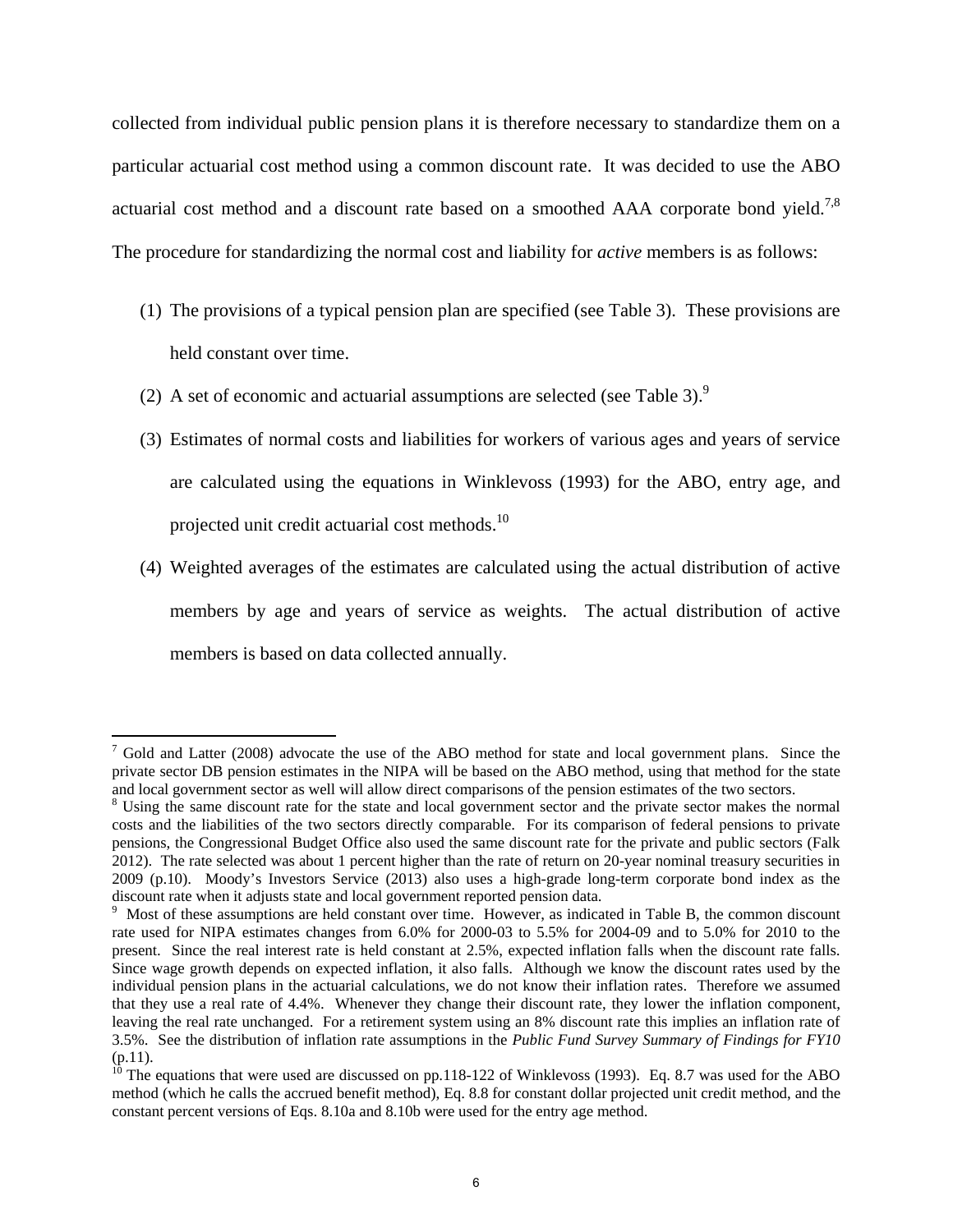- (5) Ratios are constructed of the weighted averages as calculated by each of the methods. These ratios vary annually.
- (6) The published normal cost and actuarial liability for an individual pension plan, calculated using a particular discount rate and actuarial cost method, are multiplied by the appropriate ratios to convert them to an equivalent normal cost and actuarial liability based on the common NIPA discount rate and ABO method.
- (7) Actual member contributions, as published by the pension plan in its financial statements, are subtracted from the ABO estimate of normal cost to obtain the employer normal cost.

 An example of the normal costs for workers of various ages and years of service, calculated using the provisions of the typical pension plan, an 8.0% discount rate (3.0% inflation and 4.9% real), and the entry age actuarial cost method is presented in Panel A of Table 4. Normal costs calculated for the same plan but using a 5.5% discount rate (2.9% inflation and 2.5% real) and the ABO method (all other assumptions the same as before) are presented in panel B. The actual distribution of active members by age and years of service is presented in Panel C. Using the data in panel C as weights, the average ABO normal cost is \$6,375 per worker, the average entry age normal cost is \$2,927, and their ratio is 2.2. To convert the published normal cost of a pension plan that used the entry age method and an 8.0% discount rate to our ABO, 5.5% standard, we would multiply it by 2.2.

 Since the *retired* member liability is the same for all actuarial cost methods it needs only a discount rate adjustment. Using the plan provisions, data, and assumptions listed in tables 2 and 3, we can calculate the present value of expected benefits per retiree for a set of retirees of different ages. These estimates are multiplied by the number of retirees in each of the age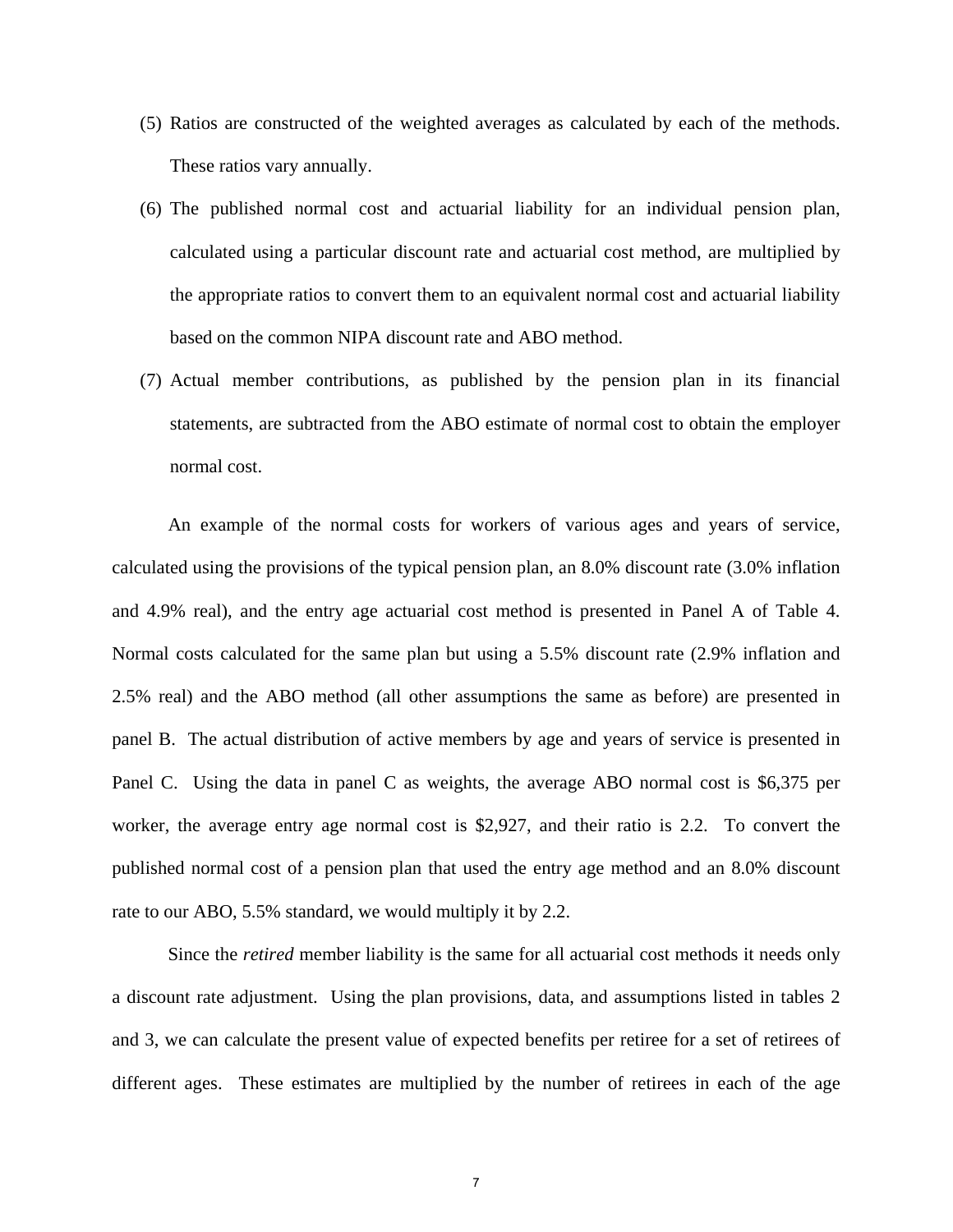intervals and summed to obtain an aggregate retired member liability for the typical pension plan. The calculations are performed using each of the discount rates used by the individual pension plans in our sample and for the common discount rate used for the NIPA estimates. A set of adjustment factors are calculated as the ratio of the retired member liability of the typical pension plan based on the common NIPA discount rate to the liability based on another discount rate. The published retired member liabilities of the pension plans in our sample are then multiplied by the appropriate adjustment factor to standardize them on the common NIPA discount rate.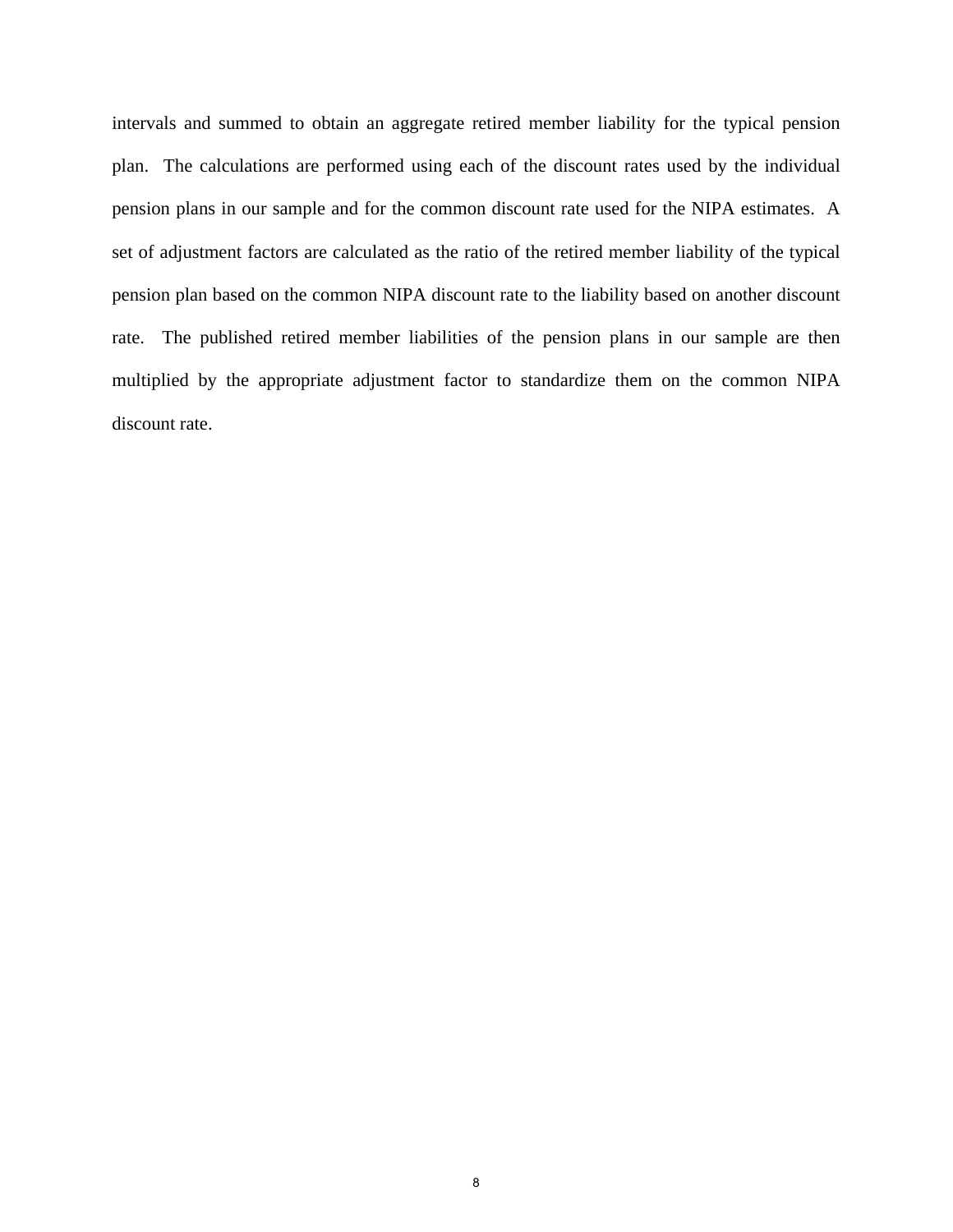#### **Bibliography**

- Falk, Justin. 2012. Comparing Benefits and Total Compensation in the Federal Government and the Private Sector. *Congressional Budget Office Working Paper Series* 2012-4 (reposted on March 20, 2012 with minor corrections).
- Gold, Jeremy and Gordon Latter. 2008. The Case for Marking Public Plan Liabilities to Market. *Pension Research Council Working Paper WP2008-20*.
- Moody's Investors Service. 2013. *Cross Sector Rating Methodology: Adjustments to US State and Local Government Reported Pension Data* (April 17, 2013).
- National Association of State Retirement Administrators. 2011. *Public Fund Survey Summary of Findings for FY10.*
- Novy-Marx, Robert and Joshua D. Rauh. 2011. Public pension liabilities: How big are they and what are they worth? *Journal of Finance* 66(4):1207-46.
- Winklevoss, Howard E. 1993. *Pension Mathematics with Numerical Illustrations*. 2nd ed. Philadelphia: University of Pennsylvania Press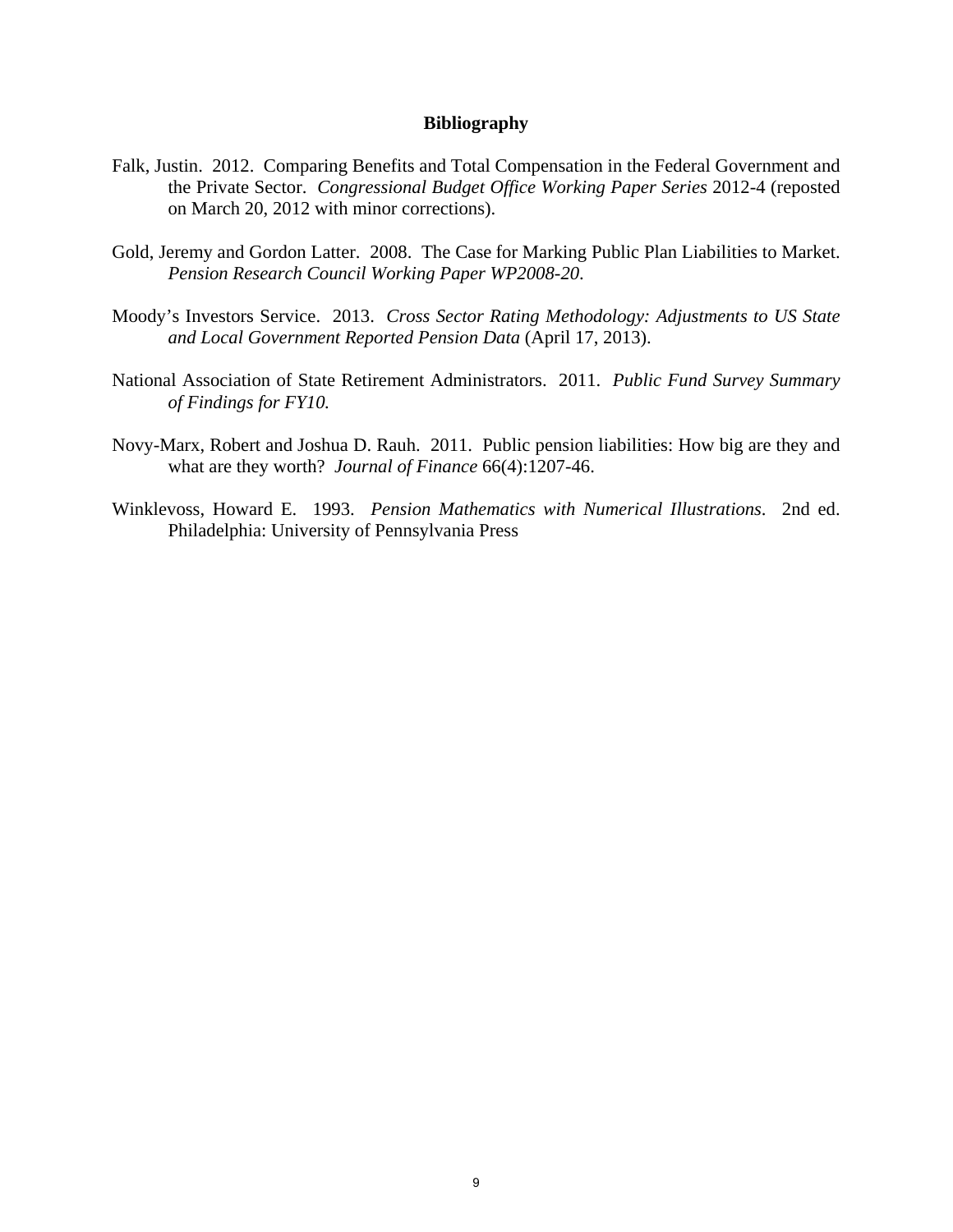Table 1. State and local governments, defined benefit pension liabilities and employer normal costs relative to end of year assets, personal income, and wages, by state, calendar year 2010

|             |                   |                |                    | Ratio:                 |          | Ratio: Ratio: actual  |
|-------------|-------------------|----------------|--------------------|------------------------|----------|-----------------------|
|             |                   | Ratio:         |                    | unfunded               | employer | employer              |
|             |                   | pension        | Ratio:             | pension                | normal   | pension               |
|             |                   | liabilities to |                    | pension liabilities to |          | cost to contributions |
|             |                   |                | personal assets to | personal               | wages &  | to wages &            |
| <b>FIPS</b> | <b>State</b>      | income         | liabilities        | income                 | salaries | salaries              |
|             | 1 Alabama         | 0.302          | 0.542              | 0.138                  | 0.167    | 0.100                 |
|             | 2 Alaska          | 0.615          | 0.456              | 0.335                  | 0.147    | 0.105                 |
|             | 4 Arizona         | 0.281          | 0.560              | 0.124                  | 0.187    | 0.090                 |
|             | 5 Arkansas        | 0.281          | 0.715              | 0.080                  | 0.154    | 0.101                 |
|             | 6 California      | 0.518          | 0.683              | 0.164                  | 0.318    | 0.142                 |
|             | 8 Colorado        | 0.358          | 0.563              | 0.156                  | 0.139    | 0.072                 |
|             | 9 Connecticut     | 0.351          | 0.424              | 0.202                  | 0.157    | 0.141                 |
|             | 10 Delaware       | 0.252          | 0.805              | 0.049                  | 0.160    | 0.074                 |
|             | 11 D.C.           | 0.132          | 1.196              | -0.026                 | 0.199    | 0.079                 |
|             | 12 Florida        | 0.252          | 0.802              | 0.050                  | 0.180    | 0.102                 |
|             | 13 Georgia        | 0.348          | 0.597              | 0.140                  | 0.160    | 0.076                 |
|             | 15 Hawaii         | 0.361          | 0.530              | 0.169                  | 0.202    | 0.134                 |
|             | 16 Idaho          | 0.258          | 0.821              | 0.046                  | 0.205    | 0.082                 |
|             | 17 Illinois       | 0.513          | 0.434              | 0.290                  | 0.240    | 0.175                 |
|             | 18 Indiana        | 0.158          | 0.703              | 0.047                  | 0.118    | 0.105                 |
|             | 19 Iowa           | 0.242          | 0.826              | 0.042                  | 0.139    | 0.059                 |
|             | 20 Kansas         | 0.207          | 0.583              | 0.086                  | 0.141    | 0.071                 |
|             | 21 Kentucky       | 0.387          | 0.461              | 0.208                  | 0.159    | 0.128                 |
|             | 22 Louisiana      | 0.395          | 0.513              | 0.192                  | 0.167    | 0.133                 |
|             | 23 Maine          | 0.296          | 0.676              | 0.096                  | 0.158    | 0.107                 |
|             | 24 Maryland       | 0.272          | 0.585              | 0.113                  | 0.179    | 0.109                 |
|             | 25 Massachusetts  | 0.348          | 0.480              | 0.181                  | 0.221    | 0.141                 |
|             | 26 Michigan       | 0.330          | 0.626              | 0.123                  | 0.107    | 0.088                 |
|             | 27 Minnesota      | 0.303          | 0.667              | 0.101                  | 0.131    | 0.060                 |
|             | 28 Mississippi    | 0.391          | 0.632              | 0.144                  | 0.145    | 0.098                 |
|             | 29 Missouri       | 0.405          | 0.569              | 0.175                  | 0.281    | 0.111                 |
|             | 30 Montana        | 0.343          | 0.627              | 0.128                  | 0.164    | 0.086                 |
|             | 31 Nebraska       | 0.214          | 0.664              | 0.072                  | 0.095    | 0.057                 |
|             | 32 Nevada         | 0.391          | 0.596              | 0.158                  | 0.380    | 0.215                 |
|             | 33 New Hampshire  | 0.178          | 0.525              | 0.085                  | 0.164    | 0.085                 |
|             | 34 New Jersey     | 0.336          | 0.465              | 0.180                  | 0.165    | 0.050                 |
|             | 35 New Mexico     | 0.505          | 0.612              | 0.196                  | 0.223    | 0.095                 |
|             | 36 New York       | 0.458          | 0.706              | 0.135                  | 0.347    | 0.181                 |
|             | 37 North Carolina | 0.255          | 0.829              | 0.044                  | 0.169    | 0.036                 |
|             | 38 North Dakota   | 0.187          | 0.627              | 0.070                  | 0.110    | 0.043                 |
|             | 39 Ohio           | 0.548          | 0.625              | 0.205                  | 0.254    | 0.111                 |
|             | 40 Oklahoma       | 0.268          | 0.591              | 0.110                  | 0.148    | 0.103                 |
|             | 41 Oregon         | 0.521          | 0.732              | 0.140                  | 0.126    | 0.053                 |
|             | 42 Pennsylvania   | 0.321          | 0.542              | 0.147                  | 0.267    | 0.064                 |
|             | 44 Rhode Island   | 0.357          | 0.485              | 0.184                  | 0.165    | 0.161                 |
|             | 45 South Carolina | 0.311          | 0.527              | 0.147                  | 0.133    | 0.077                 |
|             | 46 South Dakota   | 0.357          | 0.646              | 0.127                  | 0.241    | 0.053                 |
|             | 47 Tennessee      | 0.207          | 0.826              | 0.036                  | 0.177    | 0.084                 |
|             | 48 Texas          | 0.228          | 0.839              | 0.037                  | 0.150    | 0.070                 |
|             | 49 Utah           | 0.287          | 0.780              | 0.063                  | 0.235    | 0.106                 |
|             | 50 Vermont        | 0.214          | 0.589              | 0.088                  | 0.125    | 0.044                 |
|             | 51 Virginia       | 0.252          | 0.671              | 0.083                  | 0.189    | 0.092                 |
|             | 53 Washington     | 0.259          | 0.759              | 0.062                  | 0.141    | 0.047                 |
|             | 54 West Virginia  | 0.265          | 0.607              | 0.104                  | 0.113    | 0.155                 |
|             | 55 Wisconsin      | 0.341          | 1.104              | -0.036                 | 0.168    | 0.078                 |
|             | 56 Wyoming        | 0.315          | 0.754              | 0.078                  | 0.149    | 0.045                 |
|             | United States     | 0.355          | 0.647              | 0.125                  | 0.211    | 0.106                 |

Assets and actual employer contributions are from the Census Bureau's Annual Survey of Public Pensions, http://www.census.gov/govs/retire/. Assets and actual employer contributions are an average of surveys for fiscal years 2010 and 2011.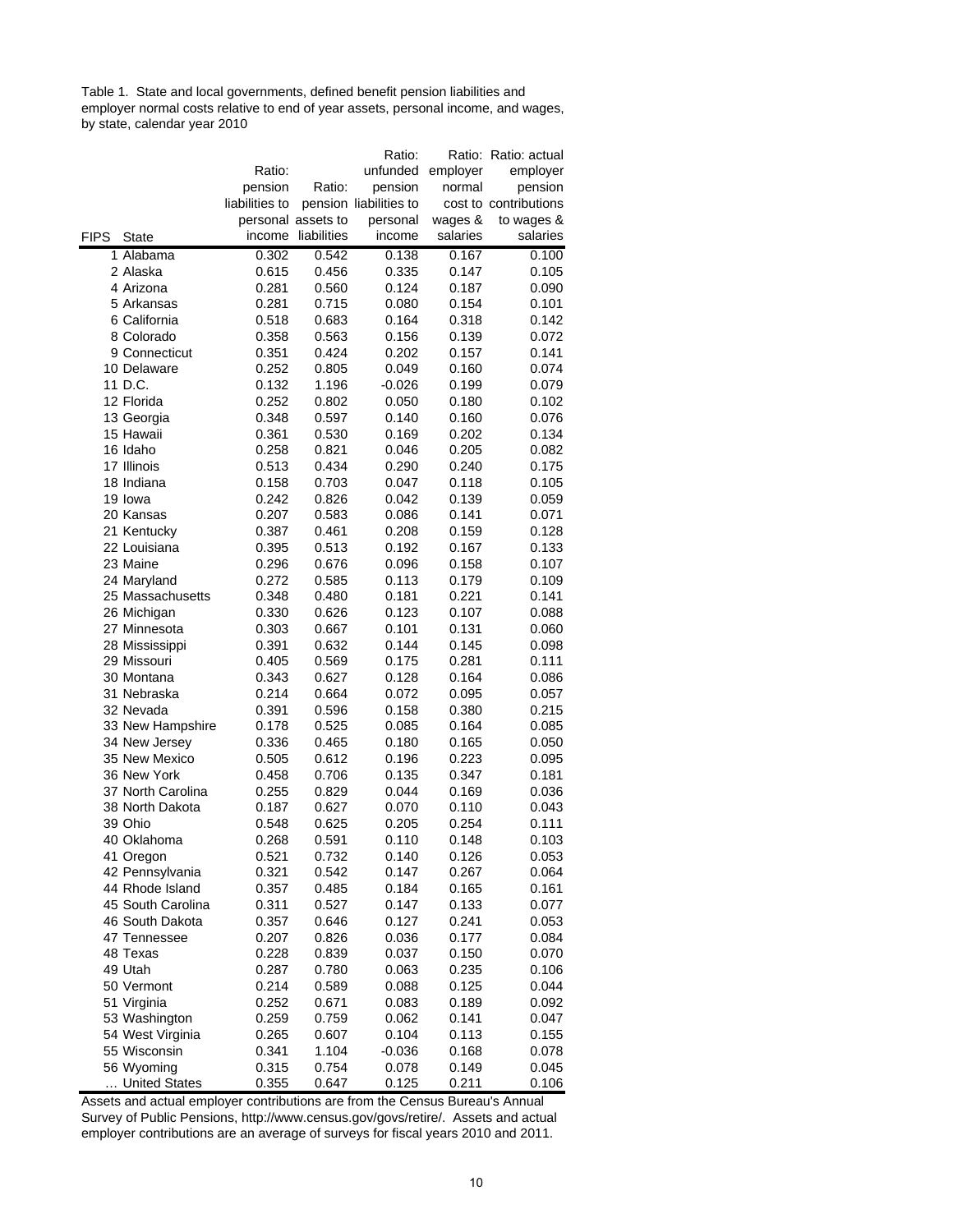## **Table 2. Data collected from the financial and actuarial reports of public-employee pension plans**

*1. For normal cost—collected for all plans in sample* Actuarial valuation date Actuarial cost method Discount rate (the assumed investment rate of return (%)) Total normal cost (\$) Employer's normal cost (\$) Actual member contributions (\$) Covered payroll (\$)

*2. For interest cost of actuarial liability—collected for all plans in sample* Actuarial accrued liability (AAL, \$) Active member AAL (\$) Retired member (beneficiaries) AAL (\$) Number of active members Number of retired members (including survivors and beneficiaries receiving periodic payments)

*3. Other—collected for several of the largest plans* Distribution of active membership by age and years of service Average annual wages by age and years of service Distribution of retired membership (beneficiaries) by age Average annual benefits by age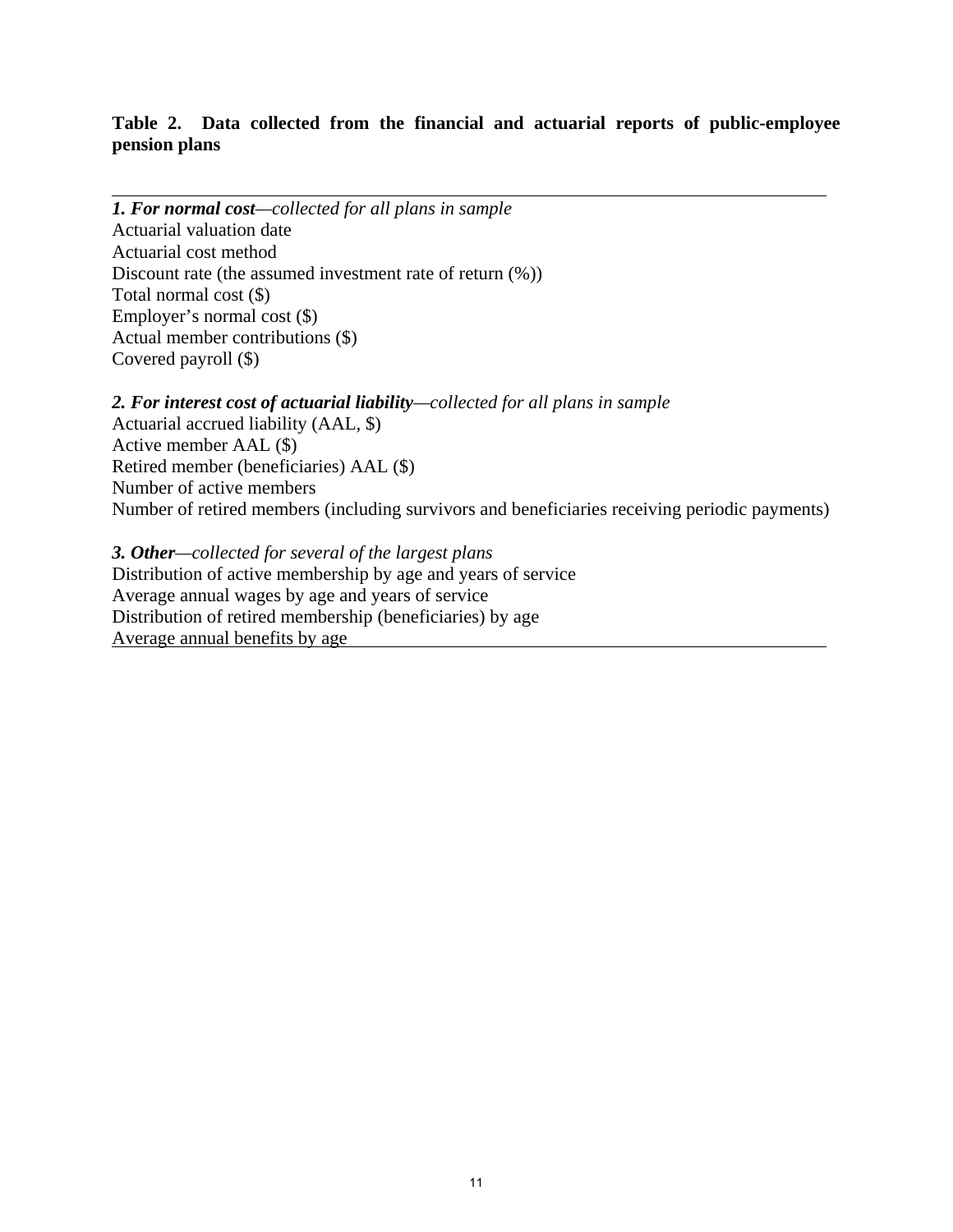## **Table 3. Typical pension plan provisions and assumptions**

## Plan provisions

- Plan provides for retirement, disability, vested termination, and surviving spouse benefits
- Retirement benefit equals 2.0% of final average salary times the number of years of service
- Final average salary is the average of the last 3 years of service
- Normal retirement age is 65
- Vesting takes 5 years (10 years for disability benefits)
- Benefit cost of living adjustment (COLA) is an automatic 2.5% per year regardless of actual inflation

## Actuarial assumptions

- RP-2000 male employee mortality decrement rate
- RP-2000 healthy male annuitant mortality decrement rate
- RP-2000 disabled male annuitant mortality decrement rate
- Disability decrement rate from Winklevoss (1993) Table 2.7
- Termination decrement rates for various entry ages from Winklevoss (1993) Table 2.3

## Economic assumptions

- Discount rate is 6.0% (2000-03), 5.5% (2004-09), and 5.0% (2010-present)
- Expected real rate of interest is 2.5% for all years
- Salary scale from Winklevoss (1993) Table 2.10
- Average wage of all workers is \$35,735
- Expected productivity growth rate is 1%
- The wage of a worker depends on his age and years of service. It increases as he ages according to the salary scale and with the inflation rate and productivity growth rate. The inflation rate is (approximately) the difference between the discount rate and the real rate of interest.

## Other assumptions

- No breaks in service
- No waiting period before disability benefits begin
- Upon death, 80% of members have a surviving spouse
- Surviving spouse receives 50% of benefit of member
- Surviving spouse is the same age as member
- Estimates for active members are calculated for 45 age-service combinations: 5-year age intervals from 22 to 62 and 5-year intervals for years of service from 2 to 42
- Estimates for retired members are calculated for 10 five-year age intervals from 47 to 92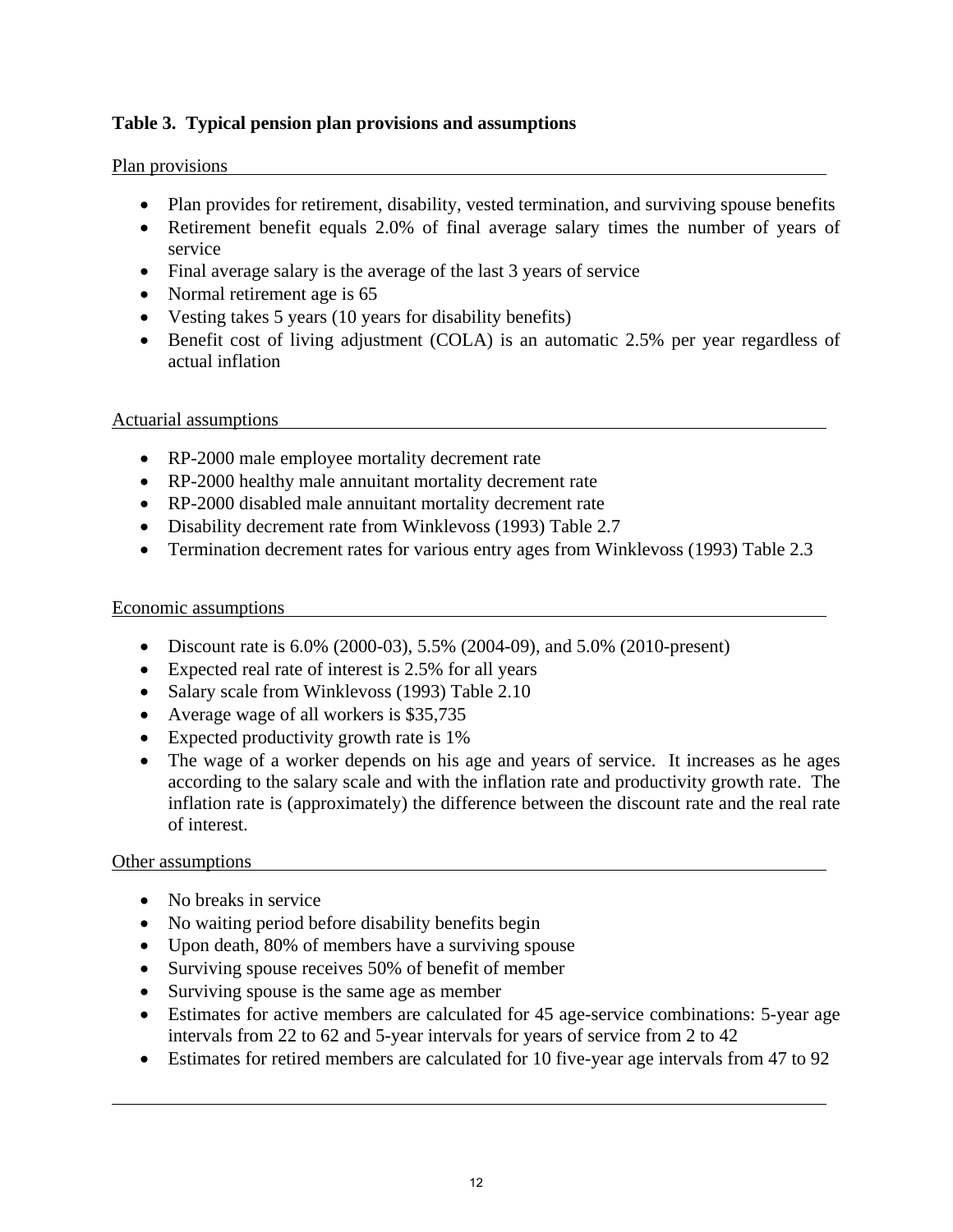#### **Table 4. Sample Normal Cost Estimates**

A. Entry Age normal cost for a worker by age and years of service (8% discount rate, 3% inflation, 4.9% real)

|   |    | Years of service |                |                            |             |          |          |       |       |       |
|---|----|------------------|----------------|----------------------------|-------------|----------|----------|-------|-------|-------|
|   |    | 2                |                | 12                         | 17          | 22       | 27       | 32    | 37    | 42    |
|   | 22 | 581              | $\cdots$       | .                          | .           | .        | .        | .     | .     |       |
|   |    | 27 1,622 1,141   |                | <b>Contract</b>            |             |          |          |       |       |       |
|   |    |                  |                | 32 2,221 2,108 1,373       |             | .        | .        | .     |       |       |
| A |    |                  |                | 37 2,578 2,756 2,405 1,540 |             | $\cdots$ | .        | .     | .     | .     |
| g |    |                  |                | 42  2,817 3,126 3,048      | 2,641 1,620 |          | $\cdots$ | .     |       |       |
| e |    |                  |                | 47 3,124 3,414 3,373       | 3,285       | 2,771    | 1,658    | .     |       |       |
|   |    |                  |                | 52 3,382 3,887 3,817       | 3,792       | 3,509    | 2,910    | 1,842 |       |       |
|   |    | 57 3,680 4,206   |                | 4,407                      | 4,367       | 4,157    | 3,837    | 3,266 | 2,035 |       |
|   |    |                  | 62 3,370 4,086 | 4,366                      | 4,737       | 4,591    | 4.353    | 4,005 | 3,468 | 2,262 |

B. ABO normal cost for a worker by age and year of service (5.5% discount rate, 2.9% inflation, 2.5% real)

|   |    | Years of service |           |                                                                 |   |    |    |    |    |    |
|---|----|------------------|-----------|-----------------------------------------------------------------|---|----|----|----|----|----|
|   |    |                  |           | 12                                                              |   | 22 | 27 | 32 | 37 | 42 |
|   | 22 | 232              |           |                                                                 |   |    |    | .  |    | .  |
|   |    |                  | 641 1,596 | $\cdots$                                                        | . |    | .  | .  | .  | .  |
|   |    |                  |           | 984 2,355 3,136                                                 |   |    |    |    |    |    |
| Α |    |                  |           | 37 1,332 2,979 4,311 5,369                                      |   |    |    |    |    |    |
| g |    |                  |           | 42 1,688 3,528 5,192 7,097 8,222                                |   |    |    | .  | .  | .  |
| e |    |                  |           | 47 2,167 4,185 5,917 8,257 10,687 11,828                        |   |    |    |    |    |    |
|   |    |                  |           | 52 2,832 5,265 7,198 9,698 12,518 15,609 17,988                 |   |    |    |    |    |    |
|   |    |                  |           | 57 3,644 6,755 9,132 11,930 15,016 18,956 23,885 26,738         |   |    |    |    |    |    |
|   |    |                  |           | 62 4,333 7,685 10,824 14,323 17,867 21,984 27,258 34,498 40,010 |   |    |    |    |    |    |

C. Distribution of employment (percent of total employment) for 2004

|   | Years of service |                |       |             |       |       |       |       |    |
|---|------------------|----------------|-------|-------------|-------|-------|-------|-------|----|
|   | 2                |                | 12    | 17          | 22    | 27    | 32    | 37    | 42 |
|   | 22 0.023         |                |       | .           | .     |       |       |       |    |
|   | 0.065 0.017      |                |       | .           | .     | .     | .     |       | .  |
|   | 32 0.051 0.044   |                | 0.012 |             | .     | .     | .     | .     | .  |
|   | 37 0.045 0.037   |                | 0.031 | 0.011       |       |       |       |       | .  |
| g | 42 0.040 0.033   |                | 0.029 | 0.030       | 0.012 |       | .     |       | .  |
| e |                  | 47 0.035 0.032 | 0.028 | 0.028       | 0.025 | 0.011 | .     | .     | .  |
|   | 52 0.028 0.027   |                | 0.027 | 0.028       | 0.022 | 0.024 | 0.013 |       |    |
|   | 5710.018 0.018   |                | 0.019 | 0.021       | 0.016 | 0.014 | 0.016 | 0.003 | .  |
|   | 6210.013 0.012   |                | 0.012 | 0.011 0.008 |       | 0.007 | 0.005 |       |    |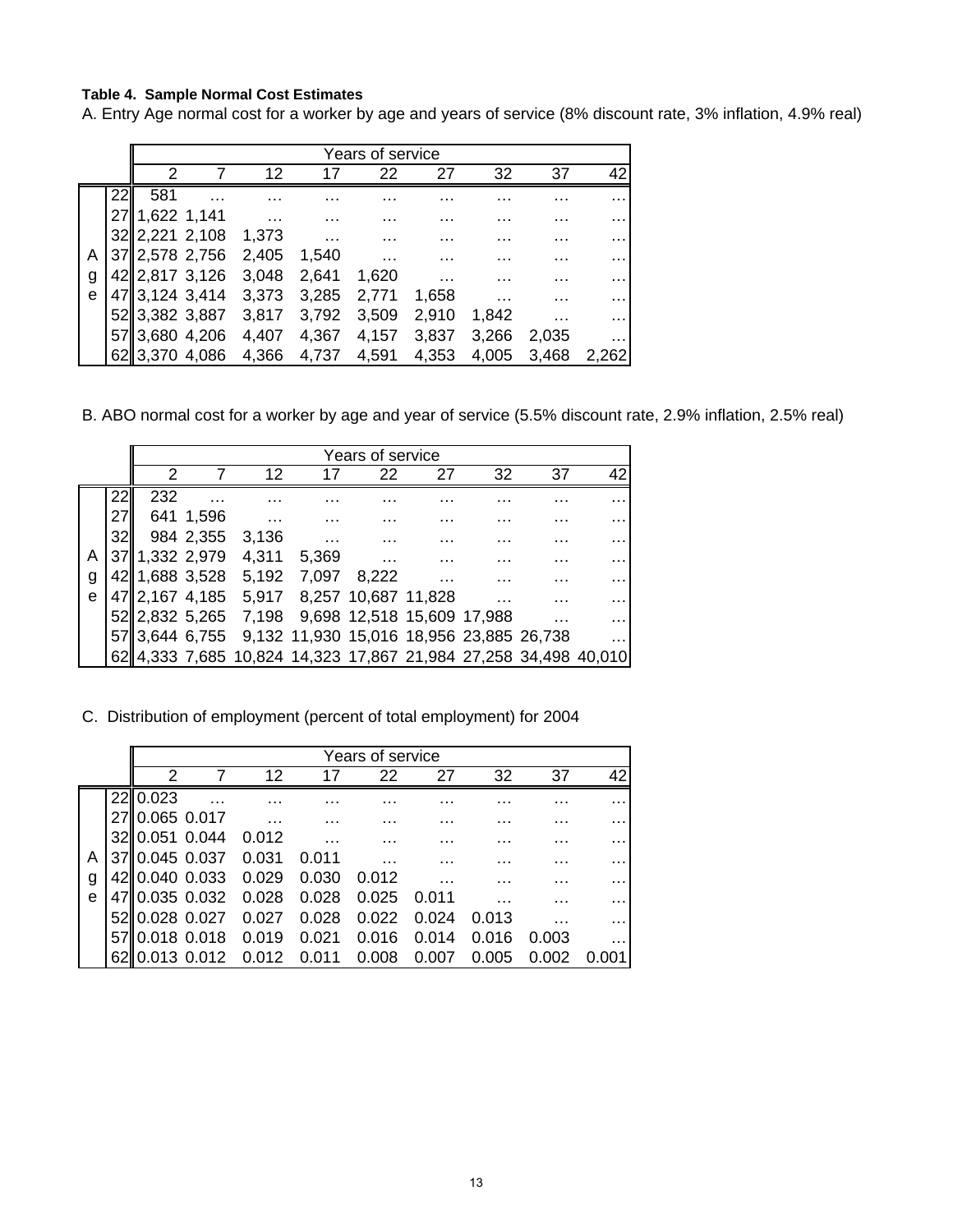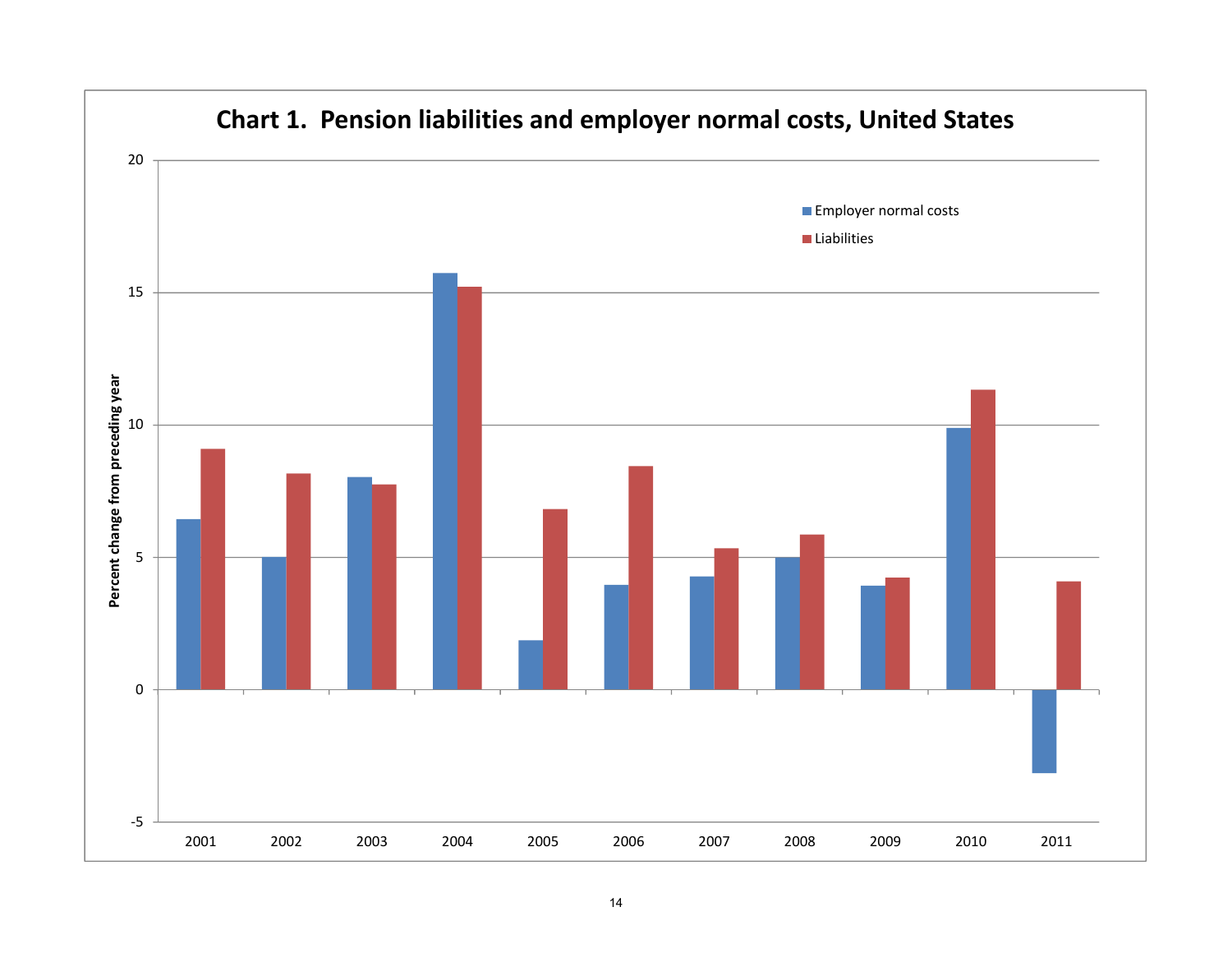





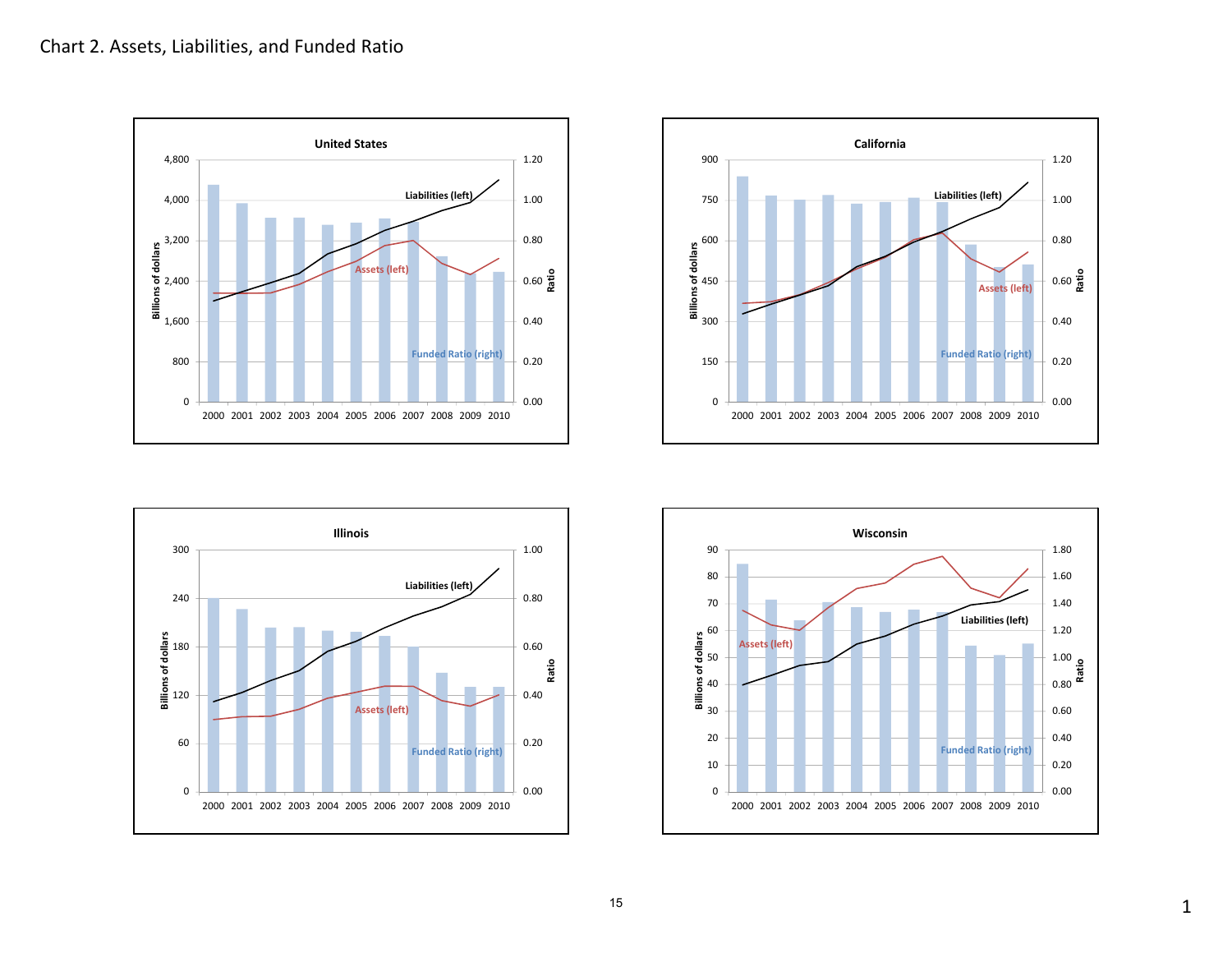#### Appendix A Compiling Employer Normal Cost Data

 The most difficult data to obtain from state and local government pension plans are the employer normal costs. Currently, GASB does not require pension plans to publish the normal cost and so generally it must be obtained from the plan's actuarial valuation report. Since the New York City pension plans do not publish normal cost they are discussed separately below.

 There are also major challenges in making the published numbers consistent with other financial and actuarial data for the pension plans and in making them comparable across plans. First, we discuss three alternative approaches to obtaining employer's normal cost. Then we discuss two adjustments to enforce consistency and comparability.

#### **Employer's Normal Cost Method 1**

 Perhaps the most useful estimates of normal cost were obtained from those pension plans which published a schedule of changes in the actuarial accrued liability (or the unfunded actuarial accrued liability) from the beginning of the year to the end of the year in terms of normal cost, interest cost, and other changes.<sup>11</sup>

 It is important to recognize that the normal cost from such a schedule was originally calculated by the actuary and published in an actuarial valuation report (AVR) one or more years prior to the date of the AVR in which the schedule of changes is published. For this reason, in what follows we sometimes combine the normal cost from such a schedule with information from an AVR for a previous year.

 One of the chief advantages of obtaining normal cost from such a schedule is that one can be sure that the normal cost is assigned to the correct fiscal year and aligned with the appropriate actuarial liability. When the schedule of changes is not published, there can be some ambiguity about which year the normal cost refers to. This is especially problematical when the normal cost is calculated two or more years in advance of the year to which it applies. Another advantage is that one can determine whether the normal cost is a beginning-of-year, mid-year, or end-of-year value by comparing the interest in the schedule of changes with the liabilities, normal costs, and contributions (or benefits paid) in that schedule. Oftentimes pension fund reports do not explicitly state when the published normal cost includes interest costs.

 Sometimes normal cost and sometimes employer normal cost was reported in the schedule of changes. When the normal cost was reported, we obtained employer normal cost in one of the following ways (a) sometimes the dollar amount of the member contribution included in normal cost was published in the previous year's actuarial valuation report. Subtracting the member contribution leaves the employer normal cost, (b) other times employer normal cost was calculated using published values of the employer normal cost rate and the member contribution rate from the previous year's actuarial valuation report, (c) in two cases the present value of future employer and future member normal contributions from the actuarial balance sheet were used to calculate the employer and member shares of normal cost, (d) a few times it was

<sup>&</sup>lt;sup>11</sup> See, for example, the 2011 actuarial valuation report for the General Employees Retirement Fund of the Public Employees Retirement Association of Minnesota (p.26).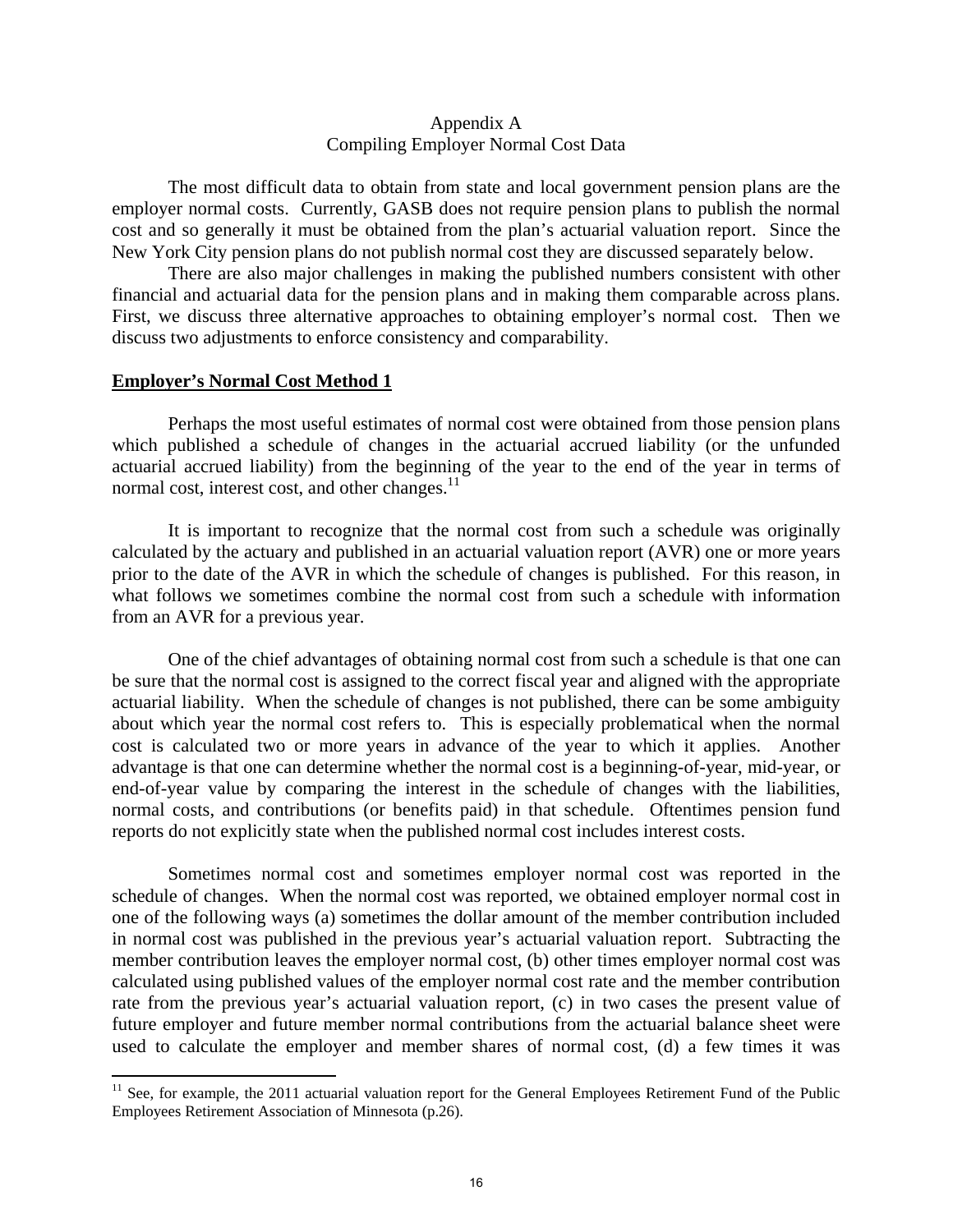necessary to subtract actual member contributions from normal cost to obtain employer normal  $\text{cost}$ <sup>12</sup>

### **Employer's Normal Cost Method 2**

 About half of the pension plans did not publish a schedule of changes in the actuarial accrued liability or unfunded liability. For these plans, we obtained employer normal cost in one of the following ways (a) as the product of covered payroll as of the current actuarial valuation date and the employer normal cost rate published in the actuarial valuation report for the previous year, (b) as the present value of future normal cost contributions divided by the present value of future salaries less the member contribution rate, i.e. by calculating an employer normal cost rate using data from the actuarial balance sheet and then multiplying it by covered payroll, or (c) as published in the actuarial valuation report or financial statements. As noted earlier, a published employer normal cost (employer normal cost rate), by itself, can be ambiguous because of uncertainty about which fiscal year it applies to and whether it is a beginning-of-year or mid-year amount.

### **Employer's Normal Cost Method 3**

 None of the variations of method 1 or method 2 could be used for the New York City pension plans. We estimated normal cost for these plans by attributing all of the change in the actuarial accrued liability, other than benefits paid and interest expense, to normal cost. The employer normal cost rate was then obtained by subtracting actual member contributions from normal cost and dividing by covered payroll. Because the rate calculated in this manner fluctuated too much, we discarded extreme values and then calculated an average employer normal cost rate. This average was used for all years.

#### **Two Adjustments**

 Two adjustments were sometimes necessary to enforce consistency in normal costs across all pension plans. (1) Sometimes a pension plan included administrative expenses in normal cost. We removed those expenses. (2) About a quarter of the pension plans reported normal cost as of the valuation date, another quarter reported a "mid-year" or "end-of-year" normal cost. The mid-year normal cost includes interest for one half of a year. This makes it more comparable with member contributions which are typically paid periodically throughout the plan's fiscal year rather than as a lump sum as of the valuation date. The other plans gave no indication as to whether normal cost was beginning of year or mid-year. We assumed that they were mid-year. Therefore to enforce consistency we added a half year of interest to the normal cost of those plans that reported normal cost as a beginning-of-year amount and subtracted a half year of interest from reported end-of-year normal costs.

 $12$  Method (1d) is undesirable because actual member contributions can include voluntary purchase of service credit. These purchases are sometimes one or more percent of covered payroll and can spike when an employer offers a temporary early retirement incentive. Subtracting these purchases from normal cost leads to a downward bias in the estimate of employer normal cost. In addition, any errors in normal cost (e.g. due to errors in predicting covered payroll) would fall entirely on the estimate of employer normal cost. Method (1d) was used only as a last resort.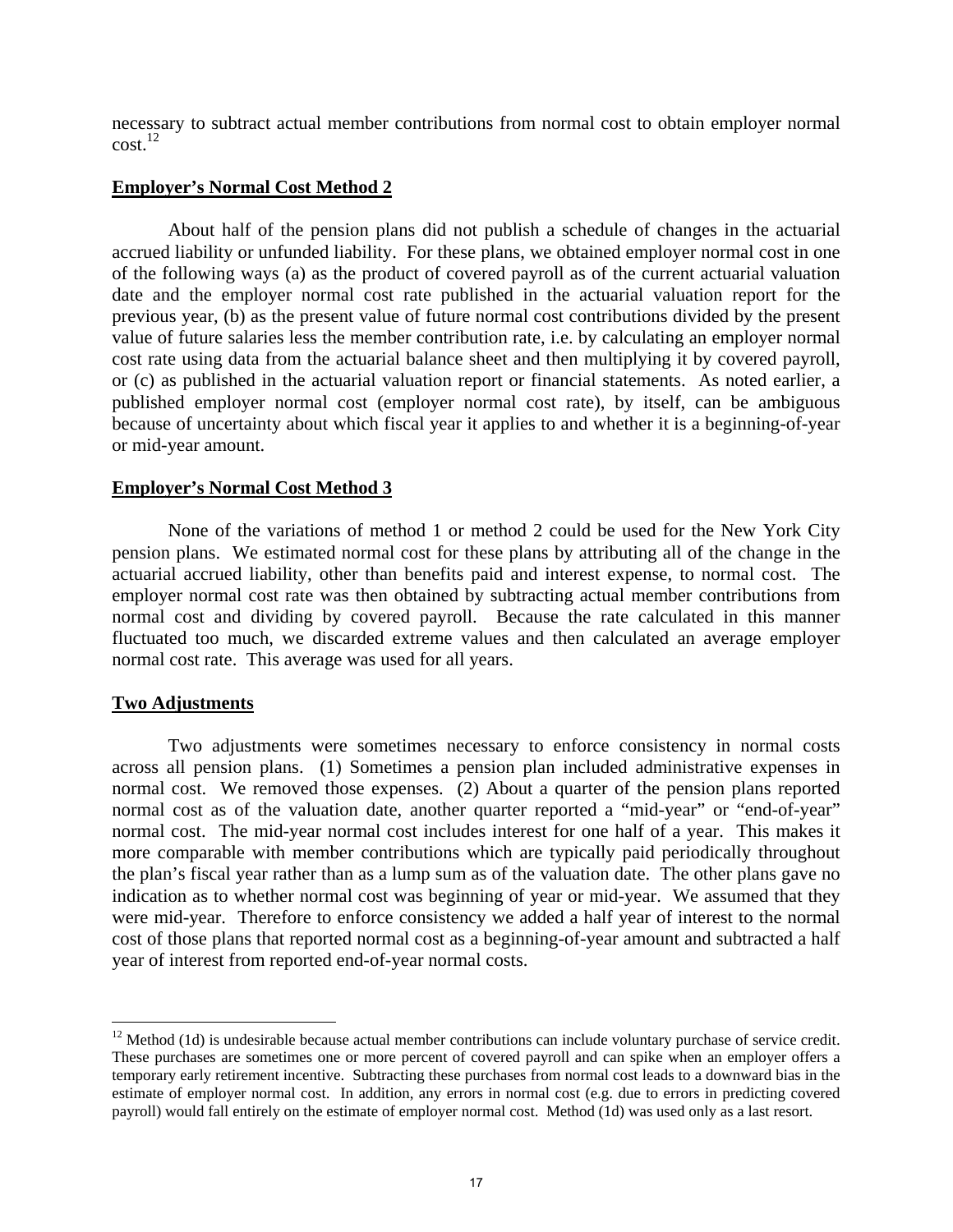## Appendix B State and Local Government Retirement Systems in Sample

Alabama Employees' Retirement System Alabama Teachers' Retirement System Alaska Teachers' Retirement System Alaska Public Employees' Retirement System Arizona Public Safety Personnel Retirement System Arizona State Retirement System Arkansas Public Employees' Retirement System Arkansas Teacher Retirement System California Public Employees' Retirement Fund California Teachers' Retirement System University of California Retirement Plan Contra Costa County Employees' Retirement Association Los Angeles County Employees' Retirement Association Orange County Employees' Retirement System Sacramento County Employees' Retirement System San Bernardino County Employees' Retirement Association San Diego County Employees' Retirement Association Los Angeles City Water and Power Employees' Retirement Plan Los Angeles City Employees' Retirement System Los Angeles City Fire and Police Pension System San Francisco City and County Employees' Retirement System Colorado Public Employees' Retirement Association Denver Employees' Retirement Plan Connecticut State Teachers' Retirement System Connecticut State Employees' Retirement System Connecticut Municipal Employees' Retirement System Delaware Public Employees' Retirement System District of Columbia Police Officers and Firefighters' Retirement Fund District of Columbia Teachers' Retirement Fund Florida Retirement System Georgia Employees' Retirement System Georgia Teachers' Retirement System Hawaii Employees' Retirement System Idaho Public Employee Retirement System Illinois State Employees' Retirement System Illinois Teachers' Retirement System Illinois State Universities Retirement System Illinois Municipal Retirement Fund Cook County Employees' and Officers' Annuity and Benefit Fund Chicago Municipal Employees' Annuity and Benefit Fund Chicago Public School Teachers' Pension and Retirement Fund Indiana Public Employees' Retirement Fund Indiana State Teachers' Retirement Fund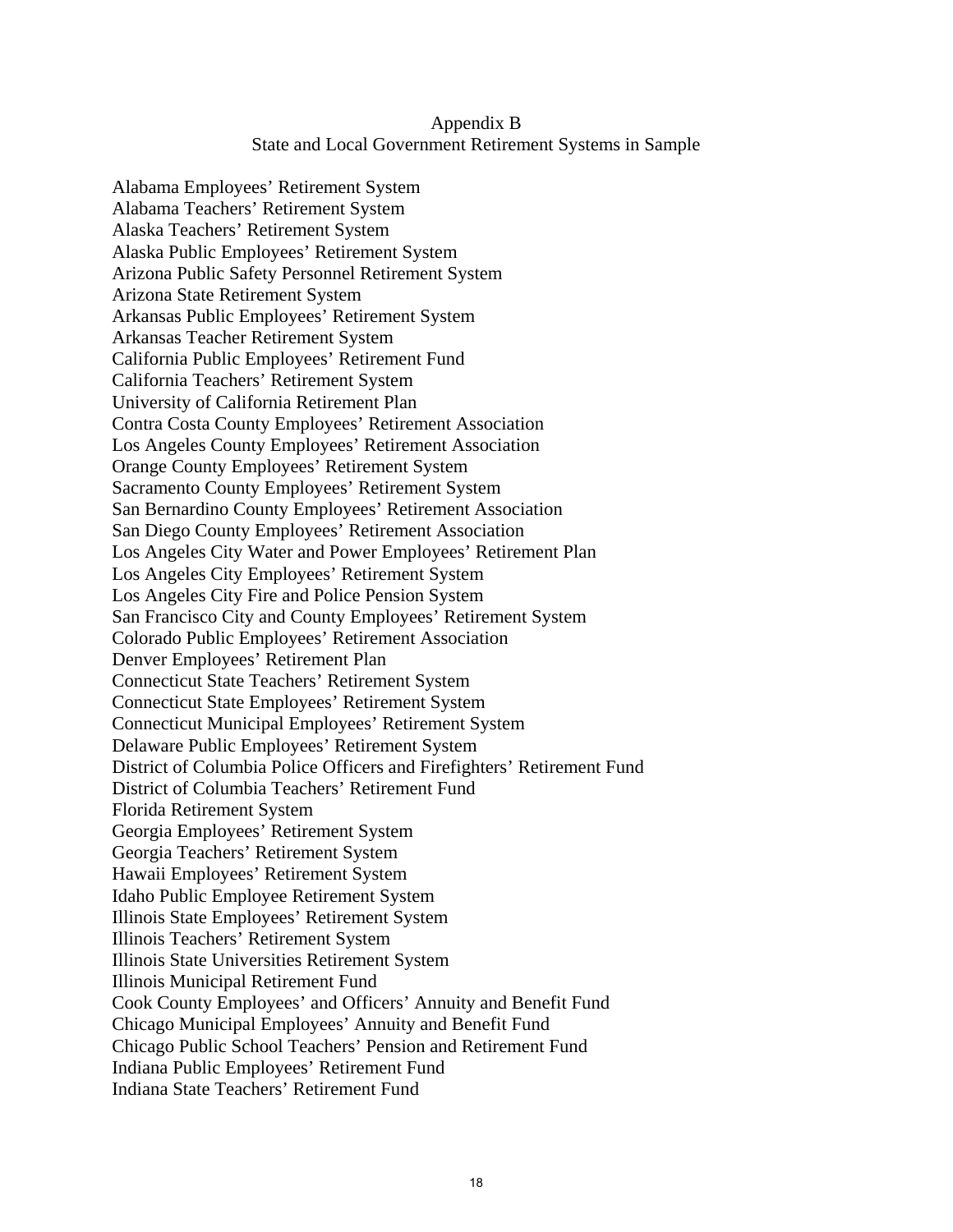Iowa Public Employees' Retirement System Kansas Public Employees' Retirement System Kentucky Teachers' Retirement System Kentucky County Employees' Retirement System Kentucky Employees' Retirement System Louisiana School Employees' Retirement System Louisiana State Employees' Retirement System Louisiana Parochial Employees' Retirement System Louisiana Municipal Police Employees' Retirement System Louisiana Teachers' Retirement System Maine Public Employees' Retirement System Maryland State Retirement and Pension System Montgomery County Employee Retirement Plans Massachusetts Teachers' Retirement System Massachusetts State Employees' Retirement System State-Boston Retirement System Michigan Public School Employees' Retirement System Michigan State Employees' Retirement System Michigan Municipal Employees' Retirement System Detroit Police and Fire Retirement System Minnesota General Employees' Retirement Fund Minnesota Public Employees' Police and Fire Fund Minnesota State Employees' Retirement Fund Minnesota Teachers' Retirement Association Fund Mississippi Public Employees' Retirement System Missouri Public School Retirement System Missouri State Employees' Retirement System Missouri Local Government Employees' Retirement System University of Missouri Retirement, Disability, and Death Benefit Plan Montana Public Employees' Retirement System Montana Teachers' Retirement System Nebraska Public Employees' Retirement Systems, School Retirement System Nevada Public Employees' Retirement System New Hampshire Retirement System New Jersey Police and Firemen's Retirement System New Jersey Public Employees' Retirement System New Jersey Teachers' Pension and Annuity Fund New Mexico Public Employees' Retirement Fund New Mexico Educational Retirement Board New York Employees' Retirement System New York Police and Fire Retirement System New York State Teachers' Retirement System New York City Teachers' Retirement System New York City Employees' Retirement System New York City Fire Pension Fund New York City Police Pension Fund